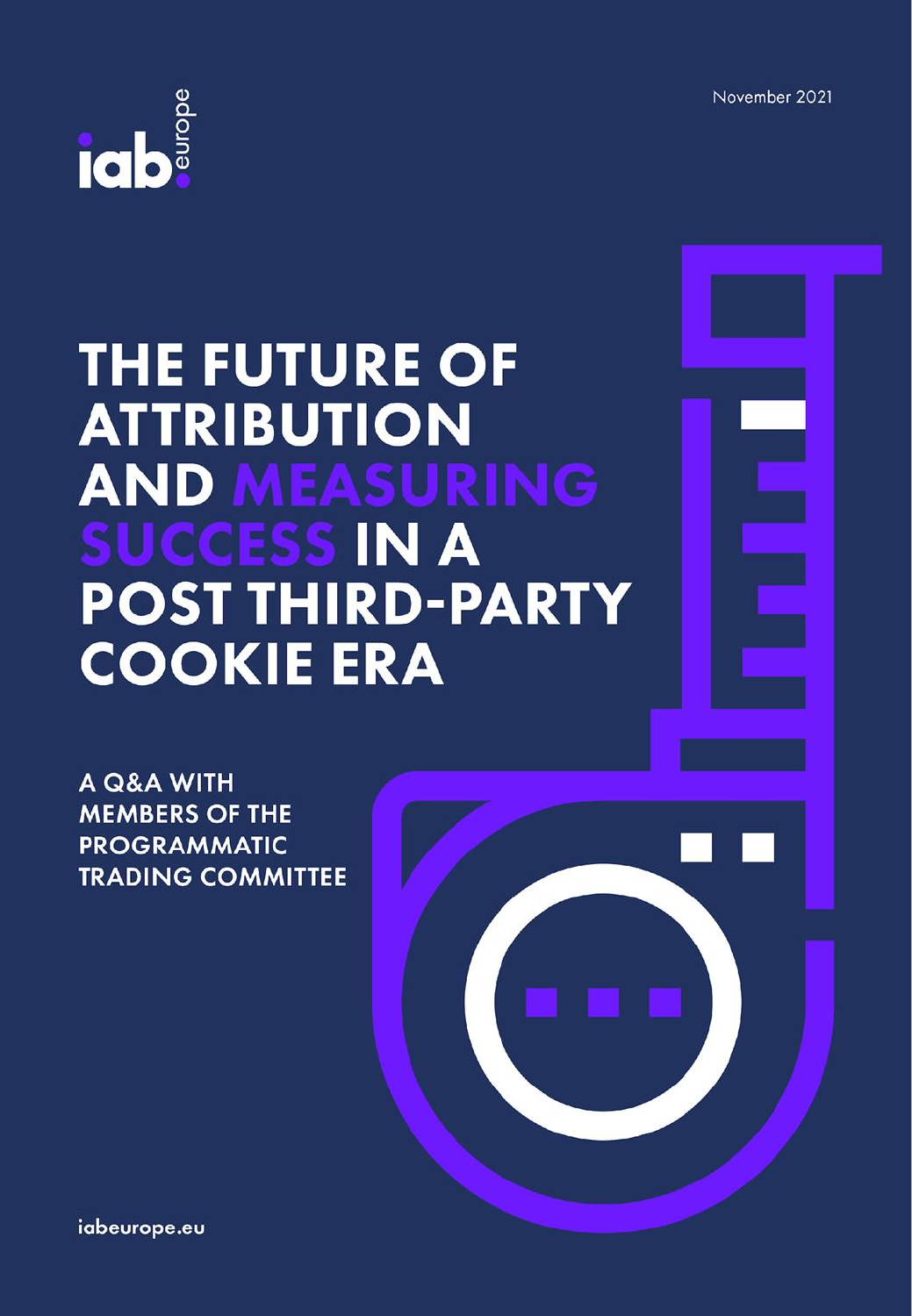

## **Introduction**

Since Google announced that third-party cookies were to become obsolete extended now to 2023 - there are, and continue to be many questions about how digital marketing and advertising will work in a post third-party cookie world. Among them is the question of attribution. With current attribution and measurement techniques so heavily reliant on cookies, what will happen to attribution? And how will ad success measurement work in this new era?

To better understand the challenge of attribution and what we can expect for measuring success in the future, we caught up with members of the IAB Europe Programmatic Trading Committee to share their thoughts and expertise in an insightful Q&A.

#### *Q&A with:*

- Emmanuel Josserand, Senior Director Brand, Agency and Industry Relations, Freewheel
- Rémi Lemonnier, President & Co-founder, Scibids
- Akshay Bhattacharjee, Product Manager, Integral Ad Science (IAS)
- Jamie Penkethman, Product Marketing Director, Index Exchange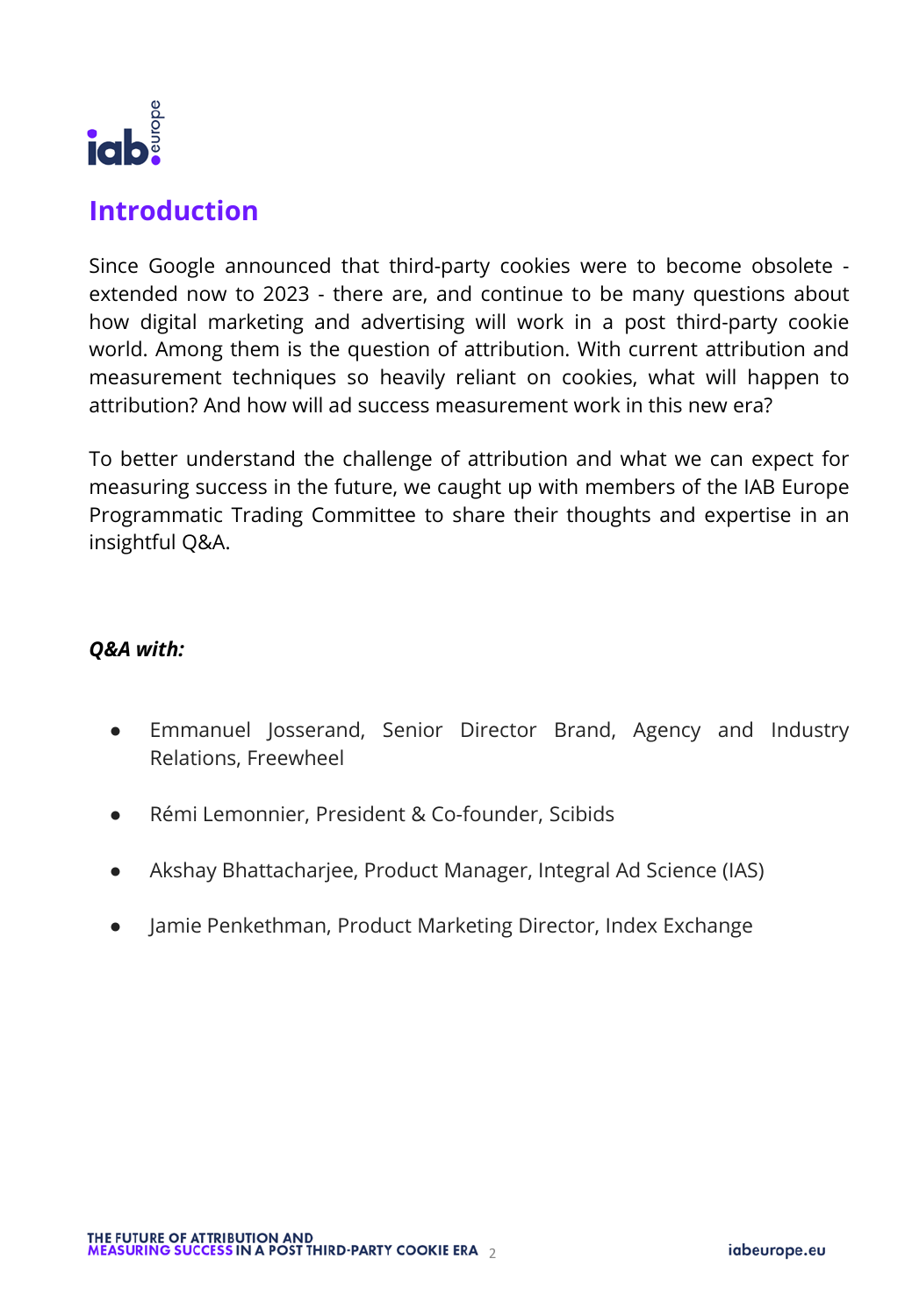

# **Q1. How does the demise of third-party cookies affect digital advertising attribution and measurement?**



#### **Emmanuel**

"The imminent deprecation of third-party cookies and device identifiers has many important ramifications for advertising, but critically it means that most data-driven marketing capabilities, such as people-based marketing, frequency capping, (re- )targeting or measurement on desktop and mobile have become difficult in browser or in-app environments.

Third-party cookies facilitates audience reach but it is also a key element to retarget an individual after having visited a website without making a purchase. With cookies on the way out, targeting, retargeting and attribution will be far more complex.

As always with any changes taking place in the industry, the end of third-party cookies is shaking the status quo and creating some challenges, particularly for those who relied heavily on third-party data. This is driving a number of marketers toward 'walled gardens' as they hold critical first-party data, essential for granular targeting, measurement and attribution."



#### **Rémi**

"Let's first clarify what cookies are and what their use-cases are. Cookies are text files written to users' computers to store preferences and other information used by the websites they visit. Cookies are generated either by the website that a user visits directly (first-party cookies) or by other domains or external services (third-party cookies).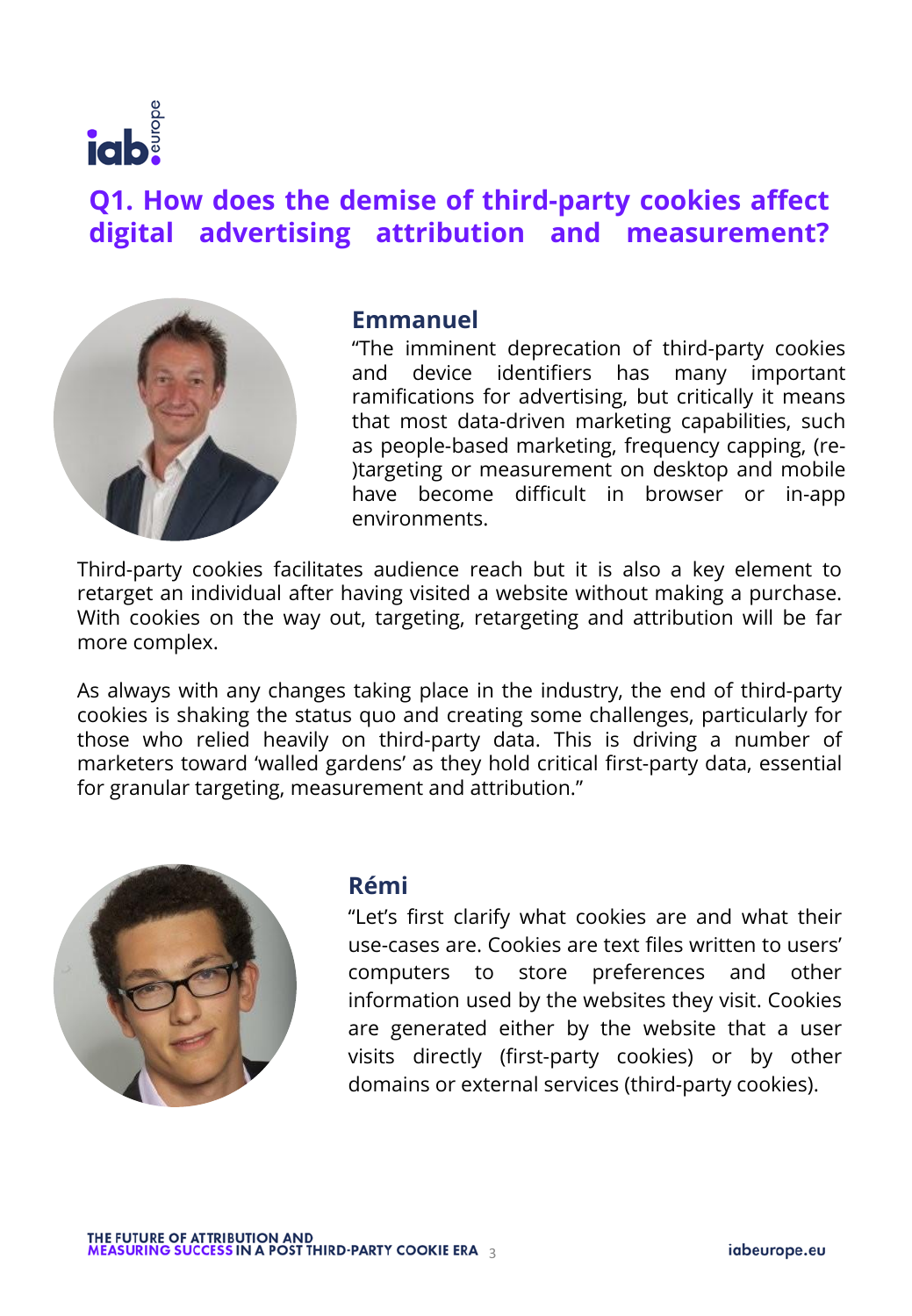

Despite their limitations, cookies have served as a standard for vital use cases in digital advertising such as targeting audiences, establishing attribution, and enabling frequency capping for digital ad campaigns. These tiny files, written to consumers' computers to store identifying information used by websites and ad systems, have been the digital reference upon which brands, agencies, and adtech providers have built an entire digital marketing ecosystem.

Although they have had an enormous impact on the ways we think about and understand online privacy, cookies have been the *bete noire* of privacy advocates for decades. Their limitations are legion, and their useful life — at least in the case of the more problematic third-party cookies — is drawing to its close. Google's plan to discontinue support for third-party cookies in its web browser, Chrome, brings it in line with similar decisions by other browsers, including Microsoft Edge, Safari, Firefox, and Brave. Obviously, given Chrome's market share, Google's decision will have a profound impact on the industry, which will need to look for alternative ways to keep performing digital advertising's visual use-cases such as attribution."



#### **Akshay**

"Just as the rest of the advertising ecosystem, marketing attribution models will be significantly affected by the changes to third-party cookies. Without the old methodology, it will become far more difficult to identify, target, frequency-cap and measure users and create consistent user IDs across the marketing funnel.

It will also present a challenge for data management platforms (DMPs) and demand-side platforms (DSPs) that rely on cookies to identify, group and target audiences as well as reporting on user behaviour and conversions. Both advertisers and publishers will need to prepare for a world without third-party cookies."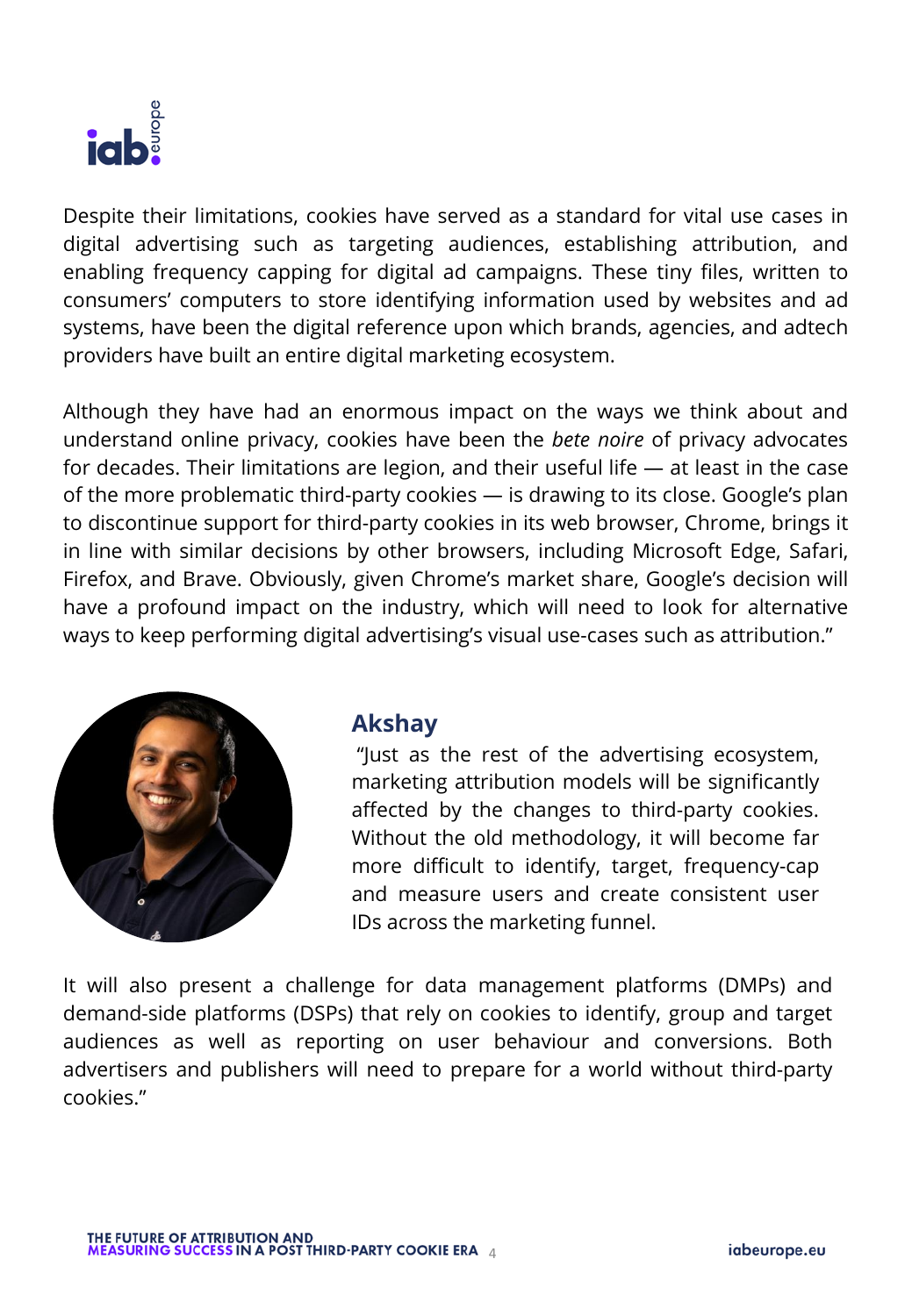



#### **Jamie**

"We can still have attribution that links impressions to conversions using Universal IDs that don't rely on third-party cookies, which will require brands to integrate an ID.

Currently DSPs handle attribution within their platforms by associating a third-party cookie in a conversion event on a **brand-owned site** to a third-party cookie associated with an impression

on a **publisher-owned site** - connecting these events in the same browser is turnkey, and connecting these events across devices is relatively simple when using an identity graph.

We can use a similar model when third-party cookies go away, where a Universal ID replaces the role of the third-party cookie. However, associating impression and conversion events across *different sites within the same browser* becomes much more difficult. Both brands and publishers will need to integrate infrastructure for a Universal ID. The good news is that authenticated Universal IDs work at a user-level, so they inherently solve cross-device attribution once they are integrated by brands."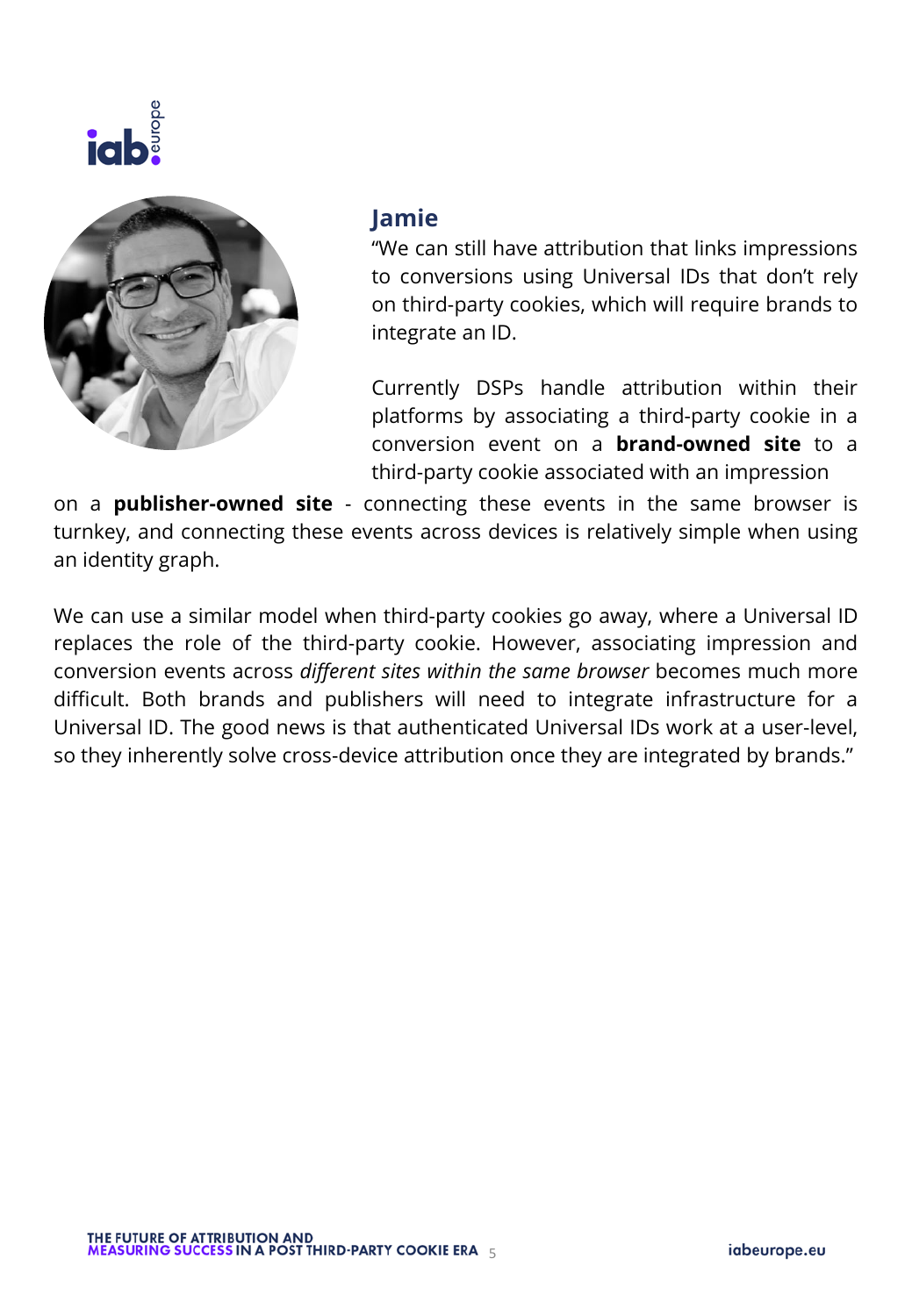

# **Q2. How will it be possible to deliver effective attribution in a post third-party cookie era?**

#### **Emmanuel**

"Over the past few years, we've seen such a shift in marketers' focus on cookies and tracking, trying to understand every step of a customer journey. This has led to an over-reliance on tracking every digital touch point, and particularly to multi-touch attribution. However, this has been to the detriment of trying to find more innovative ways to understand how a brand is perceived.

Once the third-party cookies disappear there will primarily be two solutions, one being authenticated audiences and the other anonymous.

Multi-touch attribution is not the only way and there is today a plethora of tools that can help to better understand performance, be it cohort analysis, segment analysis or marketing mix modelling for instance. In reality, attribution will still be possible, but just more complicated and a large part will be dependent on browsers.

Marketers need to prepare and start looking at how they can get the most out of their data, and look at various options available to them. For instance, shifting some budgets to new TV advertising channels such as CTV where there are no cookies. In TV environments, there are various ad measurement and attribution solutions already in place or under development that do not rely on third-party cookies.

There are many different forms of measurement used for a variety of needs. Different media are measured differently and the industry, and advertisers in particular, have to get used to living in a world with an array of measurement solutions. The key will be to bring cohesion between the various systems.

This is what some industry initiatives are trying to solve today, such as crossmedia measurement project 'Origin' in the UK. The aim ultimately will be to enable advertisers to clearly understand and attribute the role and reach of each media platforms and the performance against set objectives. It will not happen overnight, but some good progress is already being made."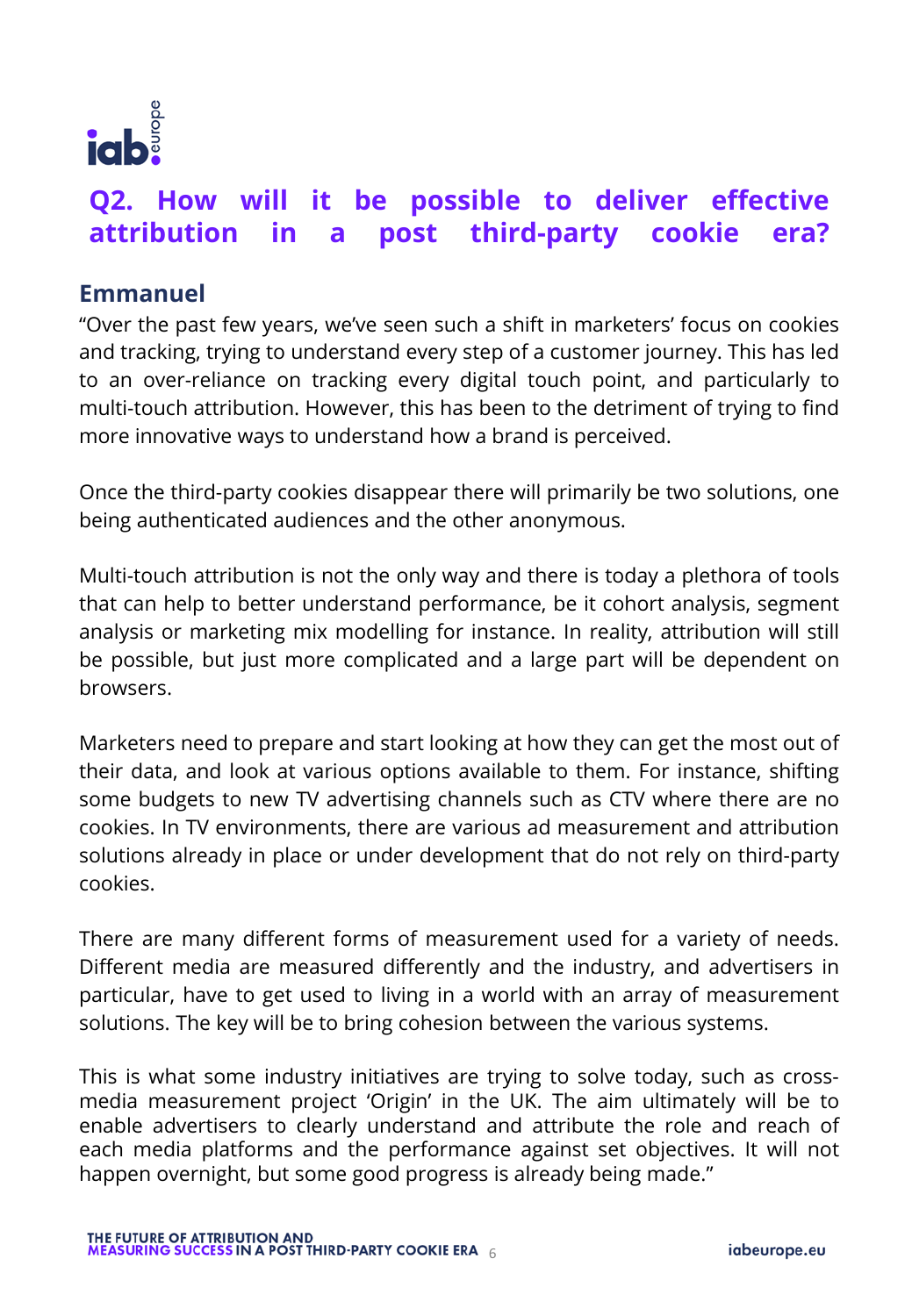

#### **Akshay**

"1. Partnerships can be formed with publishers, networks and measurement companies to match passive exposure and respondent data. These integrations may allow for true cross-publisher, and cross-device measurement going forward.

2. Opportunity to see, or specific media consumption questions can still be used to model probability of exposure where passive exposure tracking is not possible. In some cases, and for some markets this may be the most appropriate methodology to isolate campaign impact. Probabilistic exposure approaches will increasingly be blended with passive exposure approaches. Also, validations versus passive approaches will be used to further refine and improve the accuracy of probabilistic predictions.

3. Controlled exposure (online or in-person) approaches are increasingly being used to compare the effectiveness of content across multiple different media contexts. This approach is also being used to measure content which has always been tricky to measure with cookies (e.g. influencer content or sponsorships).

4. Advanced analytics is currently being used, and can continue to be used to model campaign impact based on various datasets (such as survey, sales, and media spend/delivery data), to understand total return on investment.

5. Advertisers may use more experimental designs such as A/B split market testing to isolate impact (e.g. designing media plans with dark regions to enable simple measurement).

6. Working with publishers who can identify the exposure of their users on their platforms, and deliver surveys within their live environments ("polling"), will still be possible for single site analysis.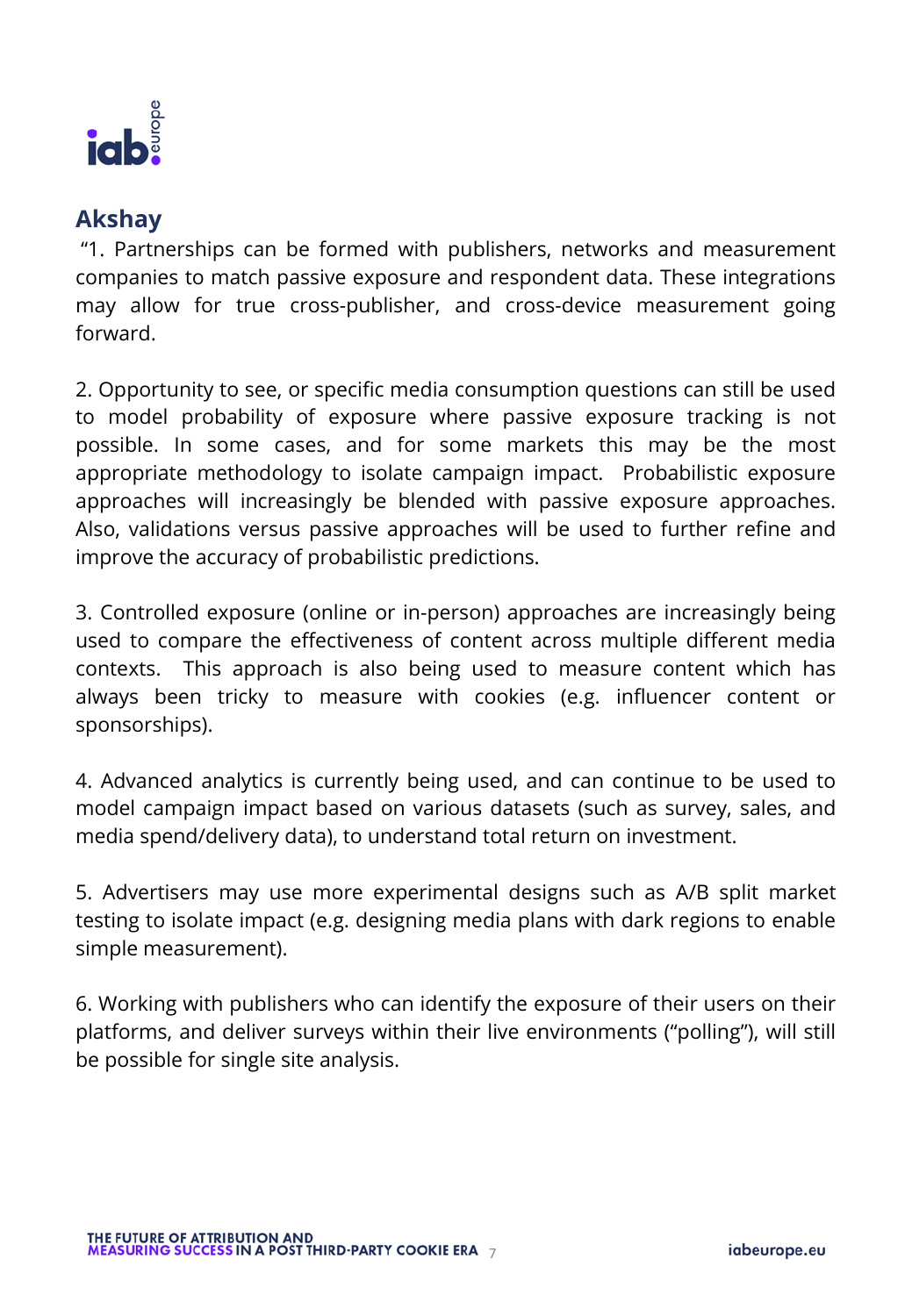

7. Other more custom approaches can be developed with purpose-built passive exposure tracking panels (e.g. using mobile metering), but volumes will remain low until management costs can be reduced Which approach is most appropriate will depend on the activity an advertiser is looking to measure, feasibility of the different approaches in the market of measurement, the data sets and partnerships available in their market and to their brand, and the investment level available for measurement. As the industry continues to change in the coming years other methods may also become a possibility."

#### **Jamie**

"Both brands and publishers need infrastructure that supports Universal IDs and allows them to replace the role of third-party cookies in the DSP in-platform attribution model. Publishers need the ID infrastructure to allow audience targeting on their sites, and brands need the ID infrastructure to trigger the Universal ID in a tag-based conversion event.

While addressability infrastructure for publishers is broadly available, the brand version of ID infrastructure is in the earlier stages of development by Universal ID providers.

Now let's speak to the notion of '*effective attribution*'. There are two components to *that*: scale and accuracy.

- **Scale**: This relates to the scale of a Universal ID across publisher supply and consumers' willingness to log in or contribute their email address. If a Universal ID isn't scaled across supply, then the new model isn't all that effective. What good is accurate measurement if there isn't much to measure? However, if Universal IDs do achieve a level of scale similar to third-party cookies, then attribution can be very effective.
- **Accuracy:** With authenticated Universal IDs that are based on email, attribution promises to be extremely accurate. We have a direct, yet privacyfriendly association between anonymised email and the identifier.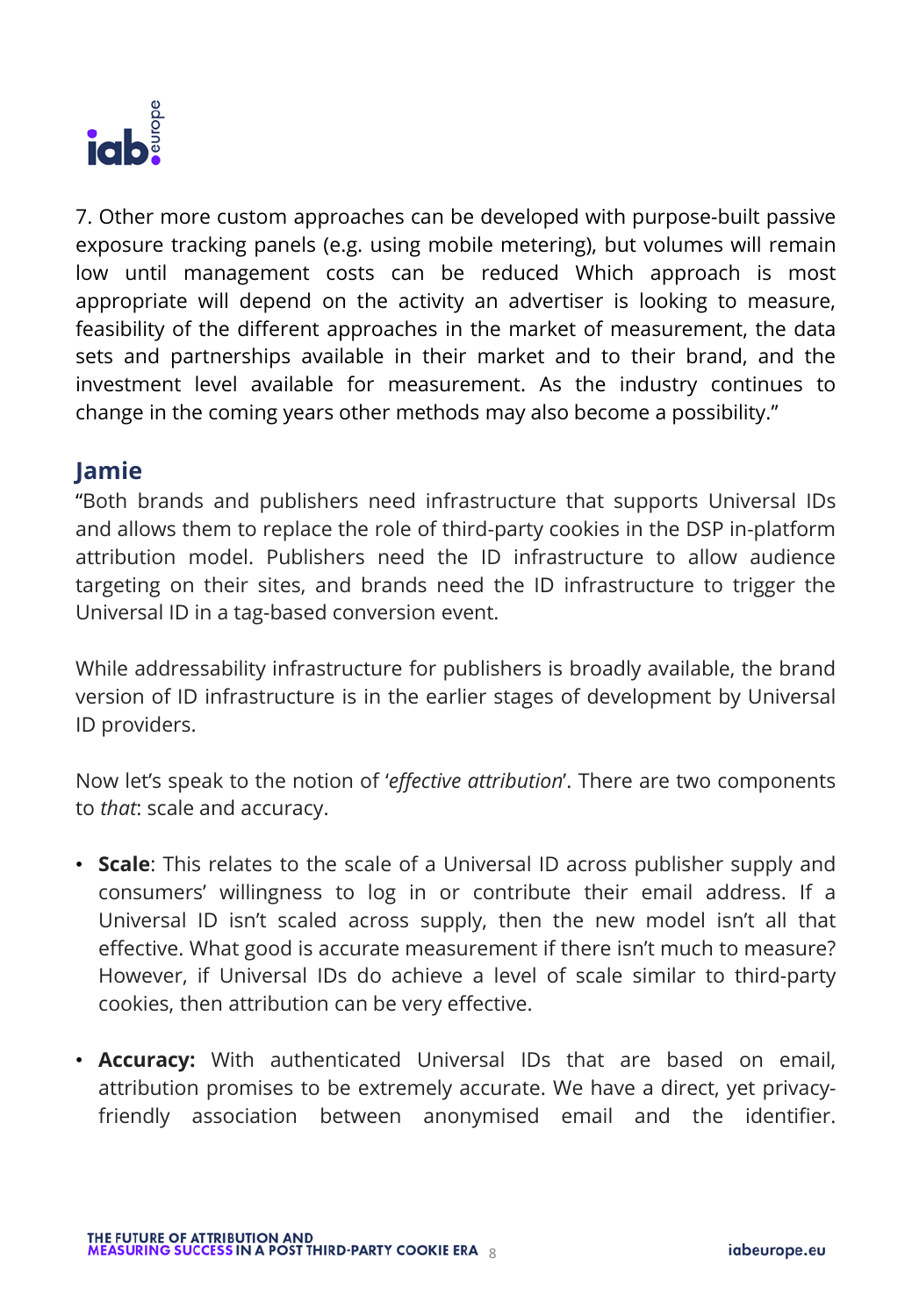

Third-party cookies are notoriously imperfect - people delete them, they expire, and their scale diminishes from cookie-syncing. Because of that, we might lose the ability to measure a cookie between an impression event and a conversion event.

Authenticated Universal IDs are based on email addresses that undergo multiple rounds of anonymisation, including hashing twice (changing characters and/or adding characters), and often various types of encryption, depending on the ID provider.

The underlying use of email addresses makes Universal IDs highly persistent they are not subject to data loss the way cookies are. So we won't lose identifiers between the impression and conversion events. Association with email also removes the "guesswork" associated with cross-device attribution. It's the same ID on all devices. Thus, attribution with Universal IDs promises to be more accurate than the third-party cookie-based model."

#### **Rémi**

"The industry is already reacting the way it should have when GDPR and CCPA kicked in, and various initiatives both from independent adtech and big tech are allowing for the most essential adtech use cases to be supported in a privacypreserving way. However, the end of cookies will have a dramatic impact on advertisers' ROI if they continue to rely on behavioural targeting techniques in the years to come. Fortunately, the knowledge exists to create privacypreserving technologies that rise above the confusing and contorted, cookiefilled digital ecosystem that's generated such animosity among consumers, web content, and the brands who pay for it all."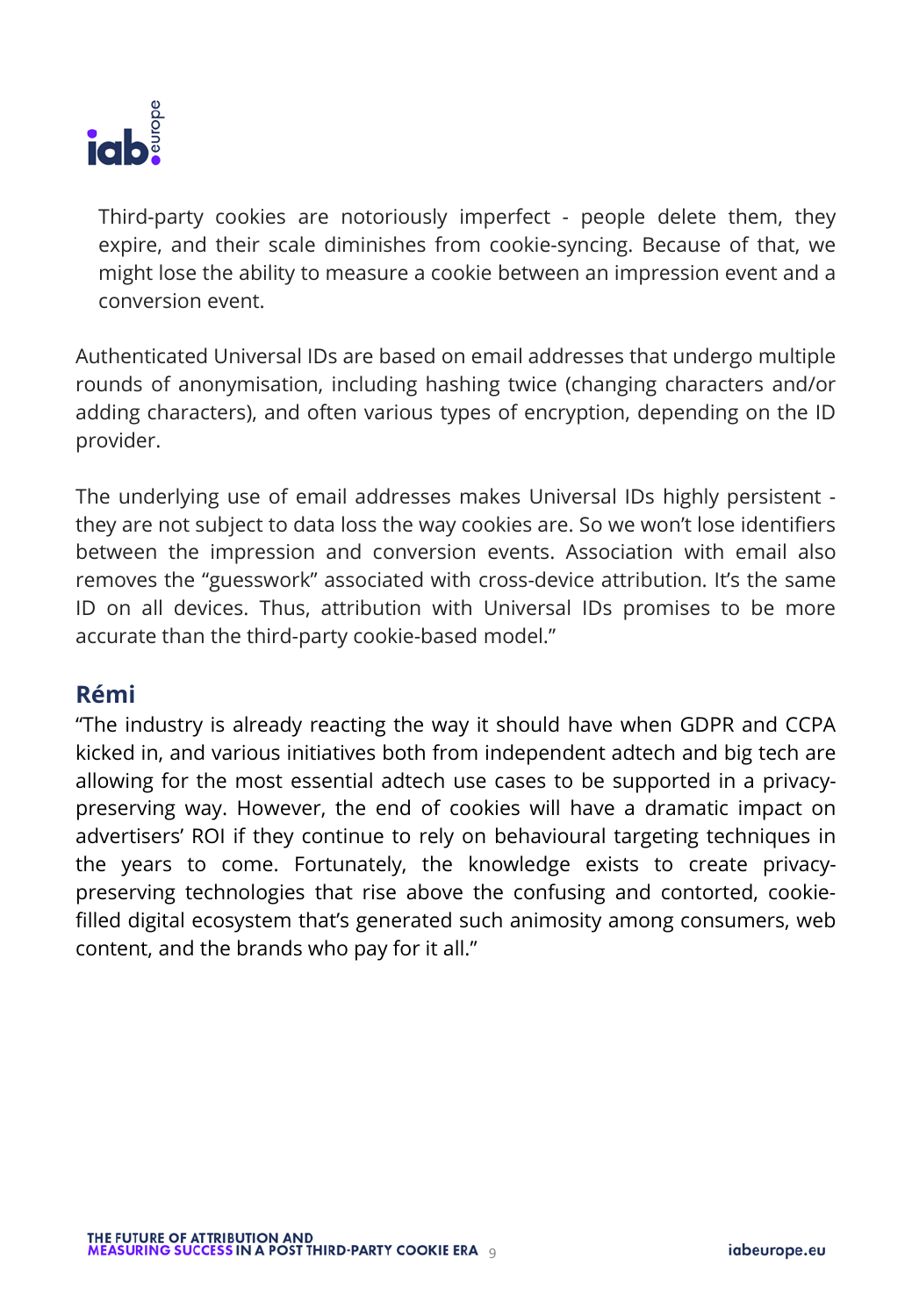

# **Q3. Are third-party cookies the only route for attribution?**

#### **Emmanuel**

"Third-party cookies are crucial to understand consumer journey across channels or campaigns, therefore in a post-cookie world, efficiency and measurement will be challenging but not impossible. On digital environment, new post-cookie solutions such as publisher ID's, industry ID's and clean room technologies will certainly make it possible for some form of measurement and attribution.

As mentioned earlier, investing in premium CTV environments for instance is a good idea. With many emerging app-based platforms and connected TVs appearing, which have never relied on cookies, new alternatives have surfaced and a myriad of identity solution providers have come out to try and solve for the post third-party cookie era.

These IDs (either deterministic or probabilistic) offer some interesting tools, however, there is a challenge for advertisers and publishers in keeping track and efficiently managing all these (often overlapping) IDs, as well as all the associated costs.

With privacy front of mind, the ability to leverage authenticated first-party data is a big opportunity for marketers. Taking advantage of contextual targeting capabilities for instance, will enable marketers to gain an edge in the post-cookie world. We're seeing some positive moves with buy- and sell-sides of the industry finally working closer with measurement companies. They aim to establish standards for the various Advanced TV channels (CTV, OTT, VOD, data-driven and addressable TV) to evaluate campaign reach, targeting and performance, in line with the wider digital advertising world. As progress with measurement continues, more opportunities will open up to marketers."

#### **Akshay**

"To keep it short NO. Today, you can use contextual as one of the other means to understanding how your audience can be built without the use of third-party cookies and it helps give you a more probabilistic understanding and a broader target group. Overlaying this data with your own first-party data will make it easier to understand how to better attribute touchpoints in the customer journey"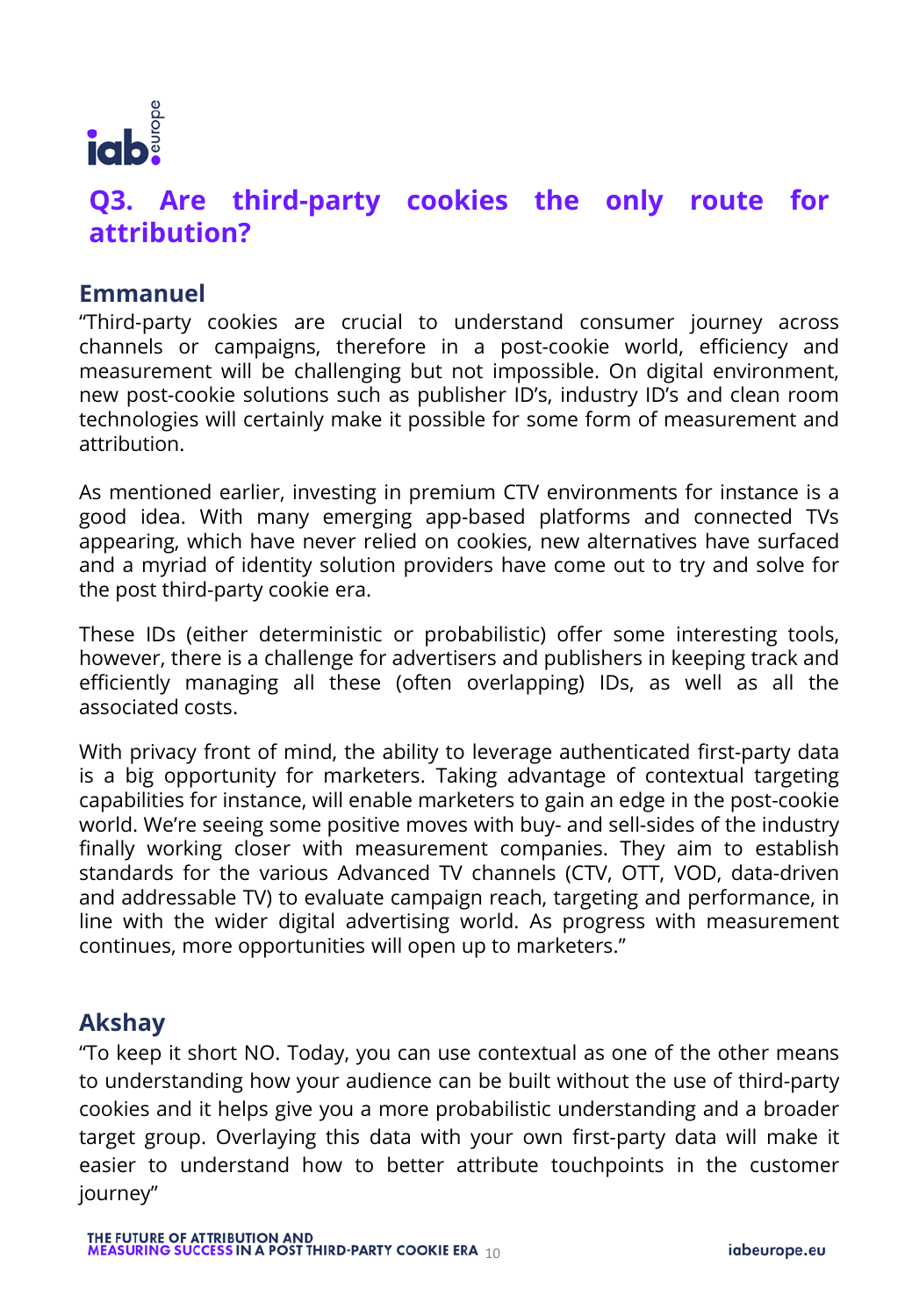

### **Rémi**

"Attribution is key in digital advertising, to know how channels perform and inform budget allocations strategies. Marketers have spent years building attribution models leveraging third-party cookies that identify and follow web users across websites. With the demise of third-party cookies, these models will no longer work.

However, there are many routes to attribution. The use-case of attribution measurement can be performed without third-party cookies; various tools and techniques are now available or being developed. For instance, consortiums of adtech publishers are building new identifiers based on hashed emails, and Google Chrome is building the "Privacy Sandbox API" which redefines a way for marketers to interact with users without the cross-site tracking information ever leaving the browser.

Machine learning and artificial intelligence are key to making the most of these new data sources and filling the gaps left by third-party cookies. These tools will be able to process cohort data for example, that has been anonymised following anonymisation procedures such as K-anonymity or differential privacy, making it impossible to drill down to a specific user's details. They will also help model and predict user behaviours based on the analysis of readily accessible, abundant data points available routinely from non-user-specific interactions with web content. This will help deliver efficiency and scale for advertisers and their supply chains."

#### **Jamie**

"Attribution will ultimately depend on what approach a brand uses for targeting audiences.

Universal IDs aren't the only addressability option for marketers. For example, marketers using advanced contextual targeting might elect to use a panel-based approach to measure campaign effectiveness."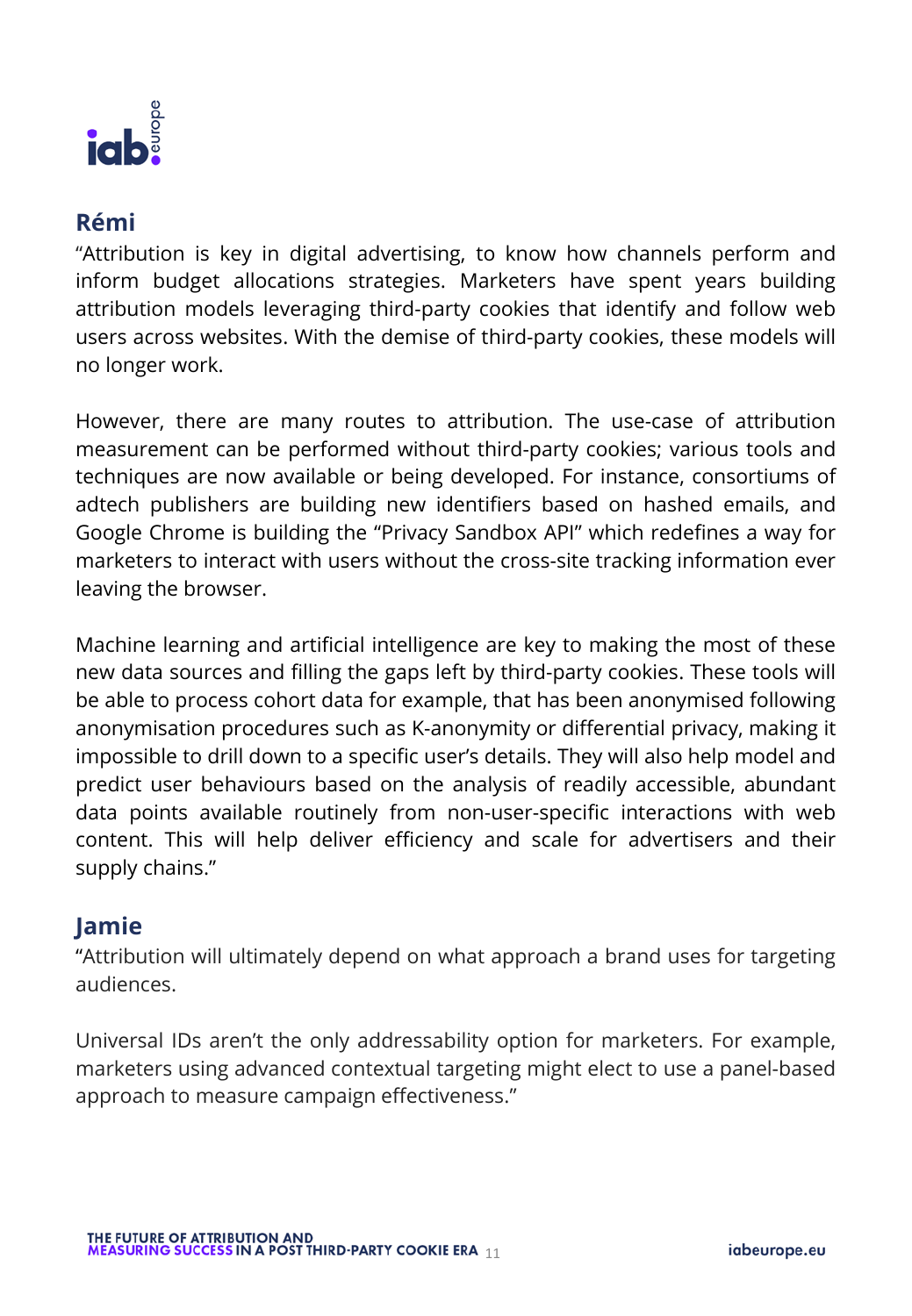

# **Q4. How can / how will cross-media measurement work in an evolving digital measurement landscape?**

#### **Jamie**

"Universal IDs can enable effective cross-media measurement. Some Universal ID providers are developing a footprint across CTV, meaning the same ID associated with a CTV device could be associated with a browser. This would allow brands to conduct brand awareness campaigns that reach the living room, deliver lower-funnel messaging on browsers, and measure conversion on brandowned properties where the Universal ID is consistent and measurable at a user-level across all devices."

#### **Akshay**

"This is of course a great concern, but we have seen in the past as well that a probabilistic methodology is more efficient than a deterministic method of understanding if a person is logged in or not. Hence I believe that it will not have a great impact on the evolving landscape."

#### **Emmanuel**

"There is currently no standalone data set that can provide a marketer with a full view of how media was consumed across all devices at any moment in time, or how a campaign impacted an outcome as a result of exposure across that media.

This means that the available data sets need to work together, reference and validate each other and often be merged to provide a fuller picture.

Alignment between attribution modelling, panel and census data-based media measurement proxies can also help measurement to be more efficient in terms of costs and ongoing analysis so advertisers can make smarter investment decisions, optimise reach and frequency and drive results.

In short, the path to cross-screen measurement involves more sophisticated and expansive data sets and modelling techniques, using multiple mechanisms and methodologies to get closer to the truth."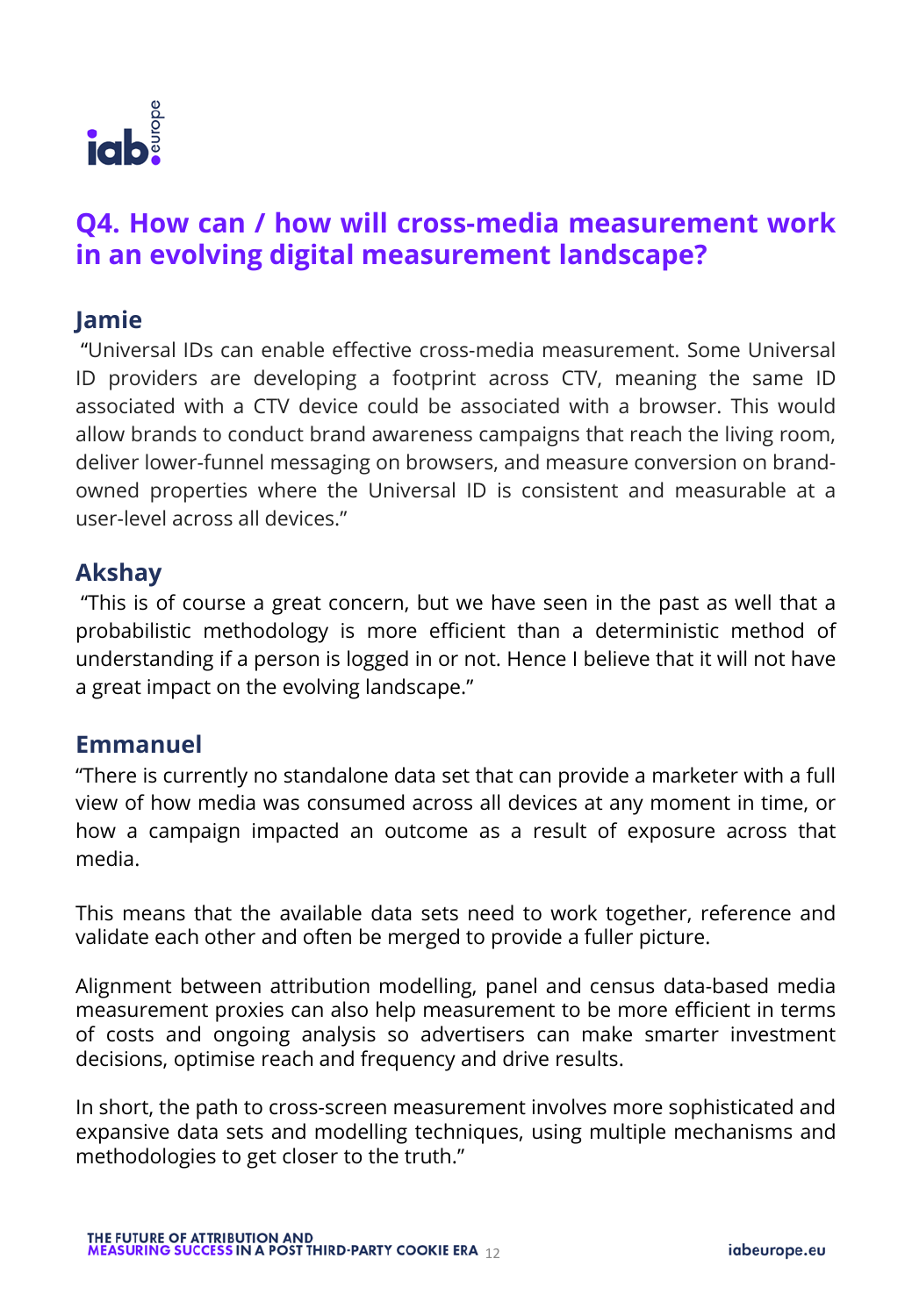

### **Rémi**

"We believe there are two main types of initiatives that in the future should support the use-case of attribution measurement in the digital advertising world.

#### **Browsers / OS Initiatives**

● Privacy Sandbox

When Google announced the deprecation of third-party cookies in Chrome (scheduled in 2023), it also introduced the Privacy Sandbox, a suite of APIs designed to safeguard key advertising use cases and ensure a greater commitment to users' privacy than GDPR. The basic hypothesis is that no thirdparty company should be allowed to perform cross-site tracking. To maintain key use cases derived from cross-tracking like attribution or frequency, marketers will be given access to conversion measurement APIs that operate under a privacy-preserving mechanism. An example of such a mechanism is differential privacy in which the fewer users concerned by a given request, the more random noise is added to the request, thus preventing the ability to access relevant information about any single user.

#### **SKAdnetwork**

Apple proposed its own privacy-preserving framework to safeguard key mobile advertising use cases (like attribution), called SKAdnetwork and Private Click Measurement. Apple's iOS 14.5 prevents IDFA (Identifiers for Advertisers) tracking unless the user explicitly opted in. The initial experiments show that the opt-in rate is around 10 percent. Although the IDFA is not technically dead, many marketers see it as such. The main idea here is that when a user installs an advertised app, the device will store a pending install validation. If the user opens the app within an attribution time window, the device sends the install validation post back to the app vendor ad network with information about the campaign — but not about the user or the device.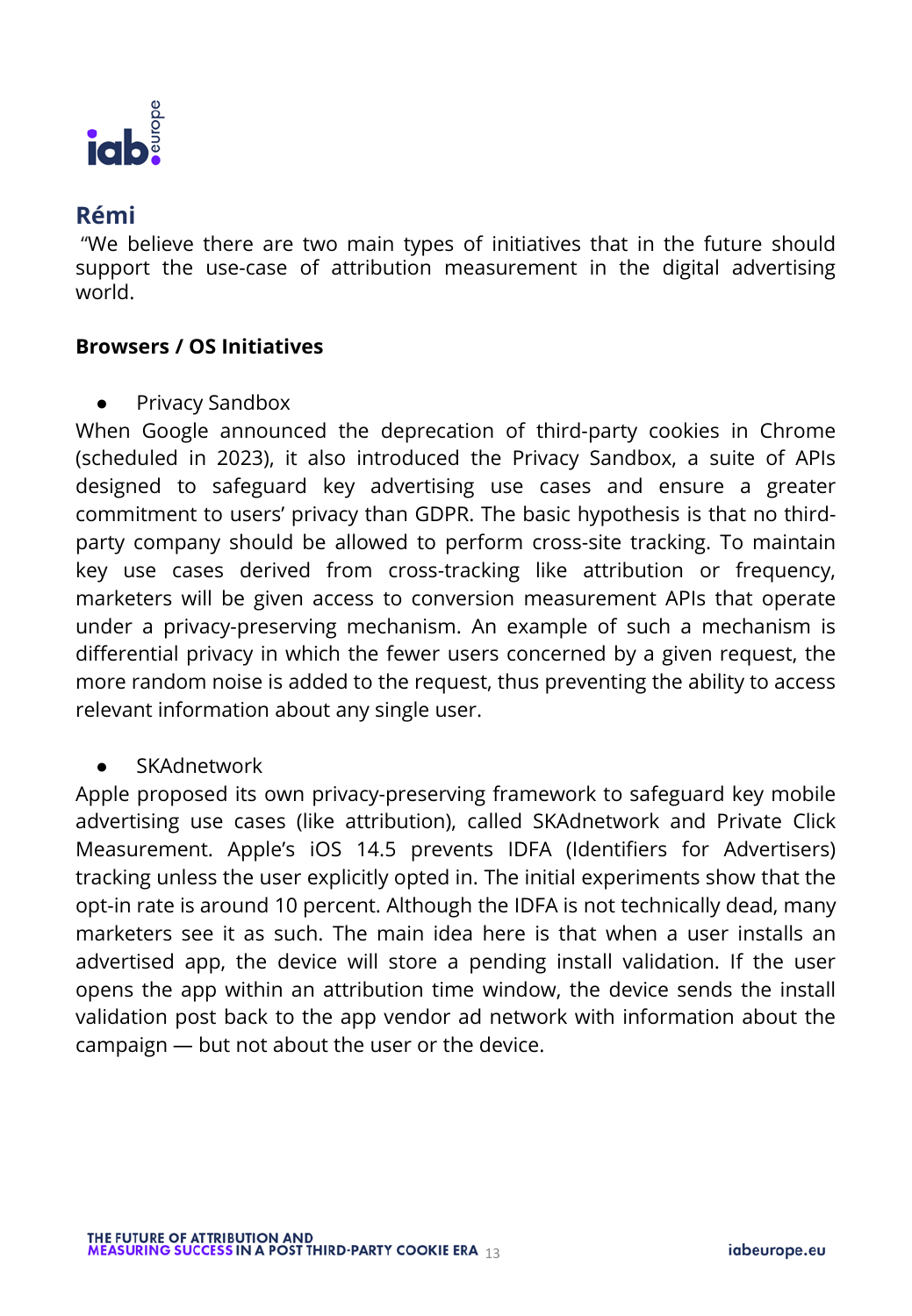

#### **Industry initiatives**

● Unified IDs

Independent adtech is investing a lot of energy in building unified industry-wide IDs, ignoring old antagonisms and going beyond competitive considerations.

The main ID initiative is the Unified ID 2.0 solution led by a consortium including The Trade Desk (TTD) and Liveramp. The main principle of the proposal is for instance outlined on TTD's website. It builds on "Project Rearc", a roadmap created by members of the IAB in order to propose an independent solution to the ban on third-party cookies.

In a few words, it relies on a publisher alliance adopting "sign-on" walls and sharing an OpenID. This means that when a user visits welikeshoes.com, they will need to log in using the "openID single-sign-on" in order to see the content. Then, when they visit welikesocks.com, another website of the alliance, the user will need to click "login with OpenID" to access the content, and its browsing behaviour will be known by the whole independent ad tech ecosystem."

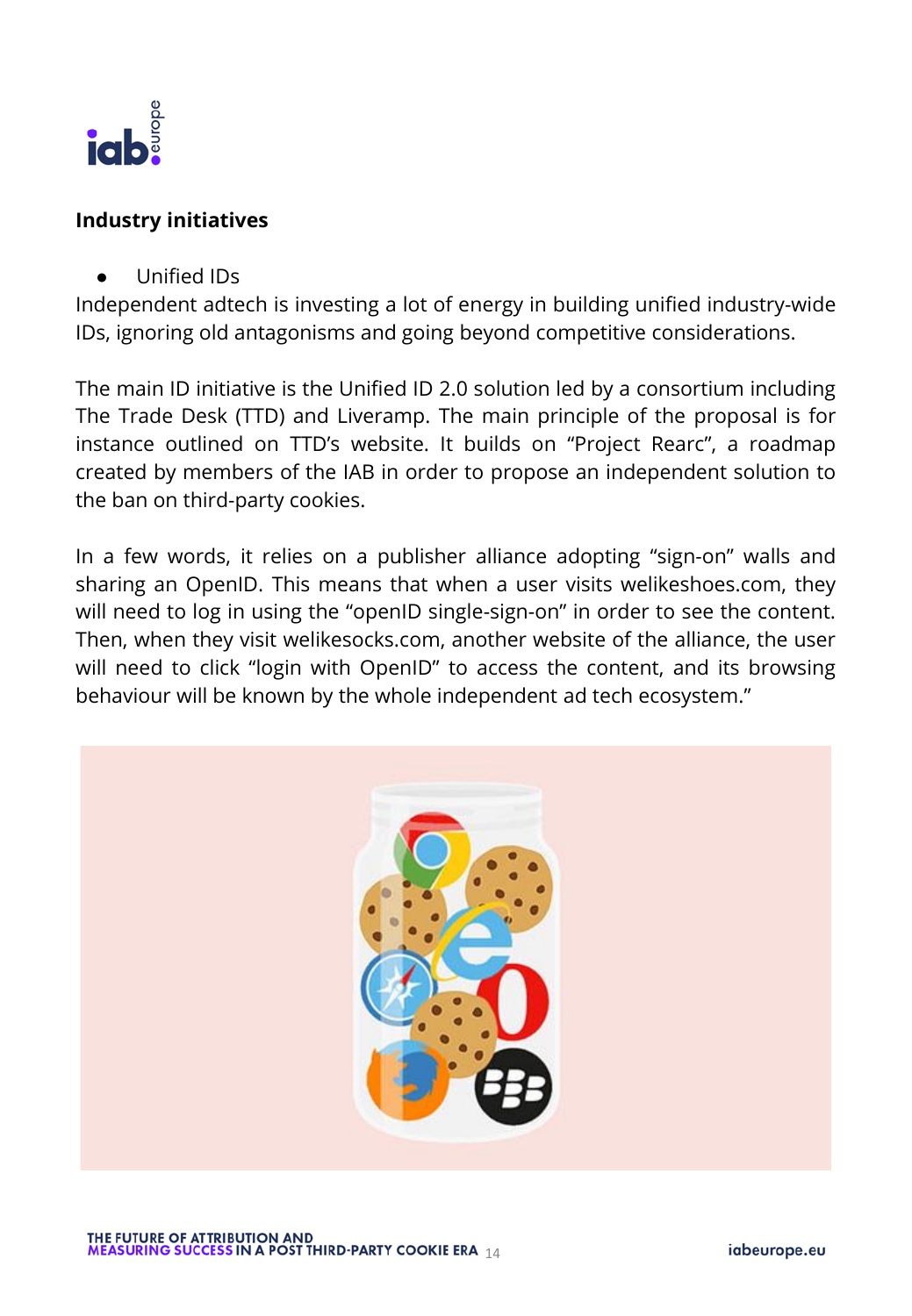

# **Q5. How can advertisers plan or adapt their attribution strategies for these changes?**

#### **Akshay**

"Advertisers need to understand the different attribution models to begin with, after which they need to try and test a couple of them and see which one fits their overall strategy. I would recommend hiring people having this skill set and listening to them, checking the data and then making an informed decision about which attribution model works best for the company.

This of course is not an overnight journey and would require a lot of testing along with correct campaign setups etc to make sure that there is very little influence from external factors/sources or as we call it the unknowns. An effective way to start is to understand all the possible channels that are involved throughout the process and then try to put together the customer journey. Stepping into the customer's shoes always puts the perspective of the customer right at the center, which of course helps drive the outcome."

#### **Rémi**

"Heraclitus used to say that the only constant in life is change. Marketers might know it more than everyone else…

The post-cookie world is shaping up to be even more fragmented. Witness several ad tech players announcing the creation of their own IDs, sometimes in consortiums (TTD's Unified ID 2.0, Advertising ID consortium, and Nielsen ID) to safeguard cross-site tracking as it is today.

Platform agnostic technology that is both agile and flexible enough to integrate the different frameworks will be key for advertisers, agencies, and ad tech platforms to succeed in this new world. The beauty of standards diminishes the more there are. Coalescing the initiatives and ensuring interoperability is key.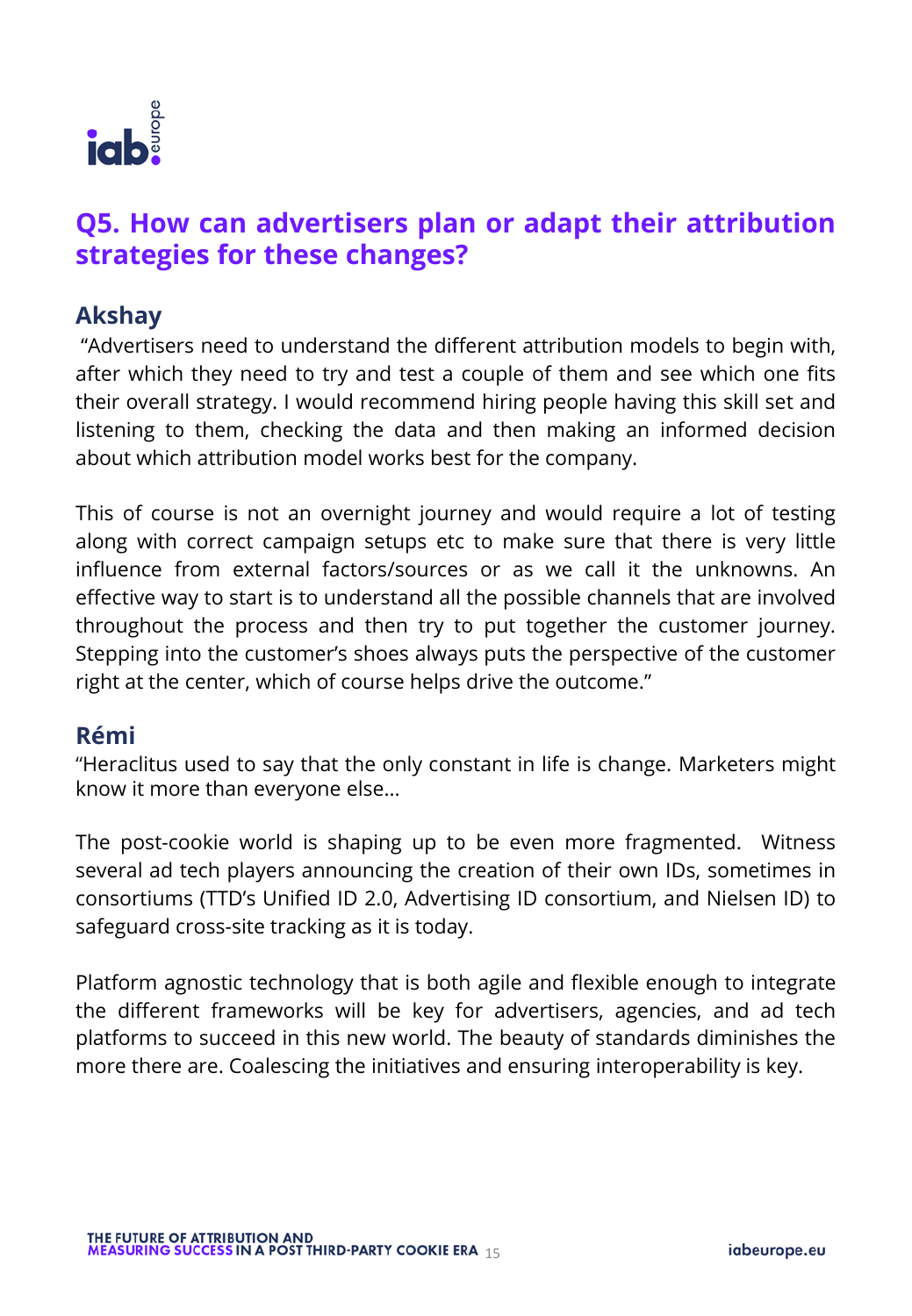

#### **Review current operations**

Advertisers need to plan today to be ready for the post third-party cookies era. It starts with a review of the current practices and tools. Here are some questions advertisers can ask their agencies:

- What channel do we leverage, are they offering privacy-respecting and accurate measurement solutions?
- What percentage of my media spend relies on behavioral targeting and cross-site tracking? What risks to marketing returns do I face as those tactics are deprecated?

#### **Leverage available and New Technologies**

The ad tech economy is rich and technology abundant. For example, developments in AI are here and their methods rise above the need to invade user privacy to create performance and scale for advertisers. Instead, AI will use the plentiful, harmless, non-user-specific metadata from bid requests on websites to create better alignment between brands and consumers. The technology is poised not simply to remedy the limitations of the cookie and personal identifiers, but also to untangle the unfortunate relationship between privacy and performance and in marketing.

The future of adtech and the business growth it enables is bright. Together, we can seize this opportunity to grow the category and the significance of digital marketing, while reducing friction between consumers, brands, and the economic engine of the web."

#### **Jamie**

"Brands will need to plan for attribution strategies that use Universal IDs as well as other strategies, such as panel-based measurement.

If brands want to continue using people-based marketing and measurement, they need to prepare now and begin transacting on Universal IDs, even in small campaigns, to help support the IDs' growth in the ecosystem.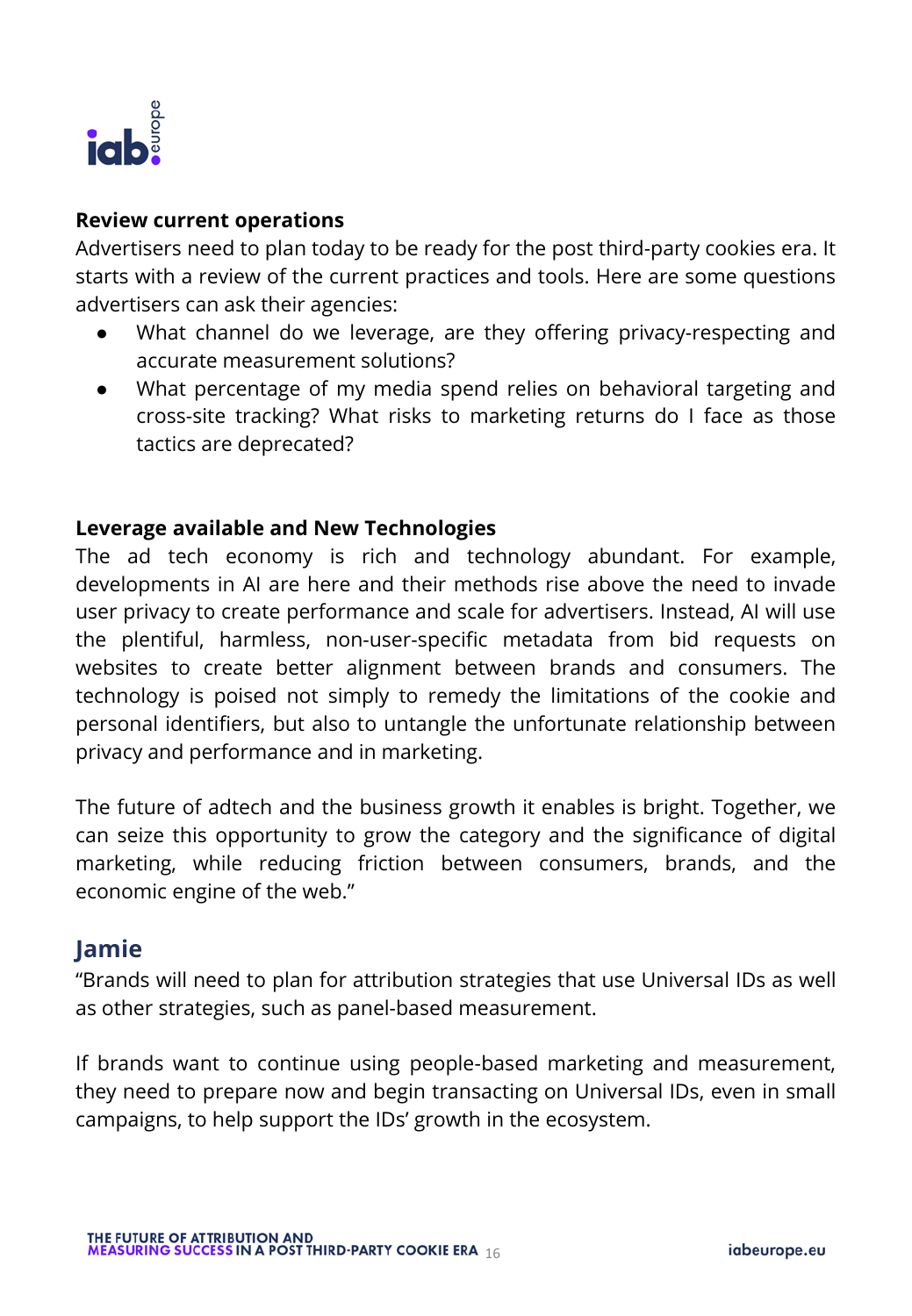

Brands need to work with their Universal ID provider and DSPs to understand how that ID will help them solve attribution and get a sense of development work that may be required on the brand's websites.

It is possible that Universal IDs won't have coverage over all of supply. So just as brands will need to use other addressability solutions to reach nonauthenticated audiences, they will have to use other attribution strategies to measure those campaigns. Panel-based measurement seems to be an effective strategy in this case."

#### **Emmanuel**

"With fragmentation of viewing, interoperability is critical. For advertisers the key is in aligning data across platforms. This alignment will be required for all advertising activities, from planning, execution (activation and frequency management) to reporting, measurement and attribution.

We are in an experimentation phase, cooperation between all the industry players will be key and advertisers will have to reset measurement baselines and test new solutions."